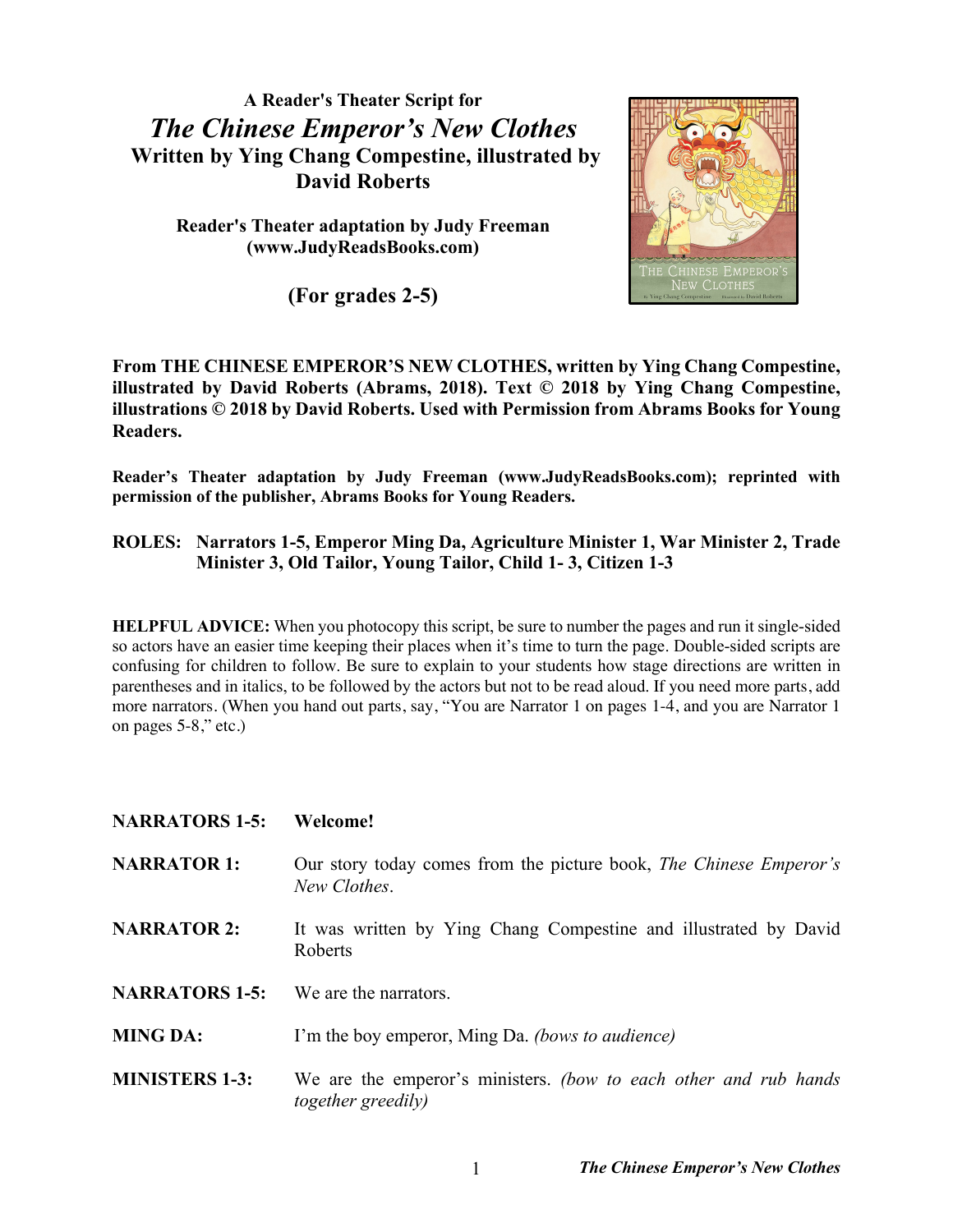**TAILORS 1-2:** We are the emperor's tailors. *(pantomime sewing with needle and thread)*

**CHILDREN AND CITIZENS:** We are citizens of Ming Da's empire here in China. *(bow to Ming Da)*

- **NARRATOR 3:** By now, you have probably heard the old folktale about the emperor's new clothes.
- **NARRATOR 4:** The one where two sly tailors fool a vain emperor into believing he is wearing magical clothes, when in fact he is parading through town buck naked.
- **NARRATOR 5:** The truth is that the story took place here in China, and without any tricky tailors.
- **NARRATORS 1-5: Here is the real story.**
- **MING DA:** When I was nine, I became the emperor of China. My ministers thought I was too young to rule. They took advantage of me.
- **MINISTER 1:** Look at all this beautiful silk. *(rubs hands greedily)* The boy doesn't need all this! I can make myself the finest clothes with it.
- **MINISTER 2:** Look at all these bags of rice in the warehouse. *(rubs hands greedily)* The boy doesn't need all this. I'll just sell them for him.
- **MINISTER 3:** Oohh. Look at all this lovely gold and precious stones. *(rubs hands greedily)* The boy doesn't need all this. I'll just sell them for him.
- **NARRATOR 1:** The three dishonest ministers robbed his treasury and kept the money for themselves.
- **MING DA:** They left me with no cloth to dress the poor, no food to feed the hungry, and no money to run my kingdom.
- **NARRATOR 2:** Ming Da knew if he fired his corrupt ministers, they would rebel against him.
- **NARRATOR 3:** Day and night the boy emperor searched for a way to save his kingdom, but he couldn't think of anything.
- **NARRATORS 1-5: UNTIL . . .**
- **NARRATOR 4:** A month before Chinese New Year.
- **NARRATOR 5:** Traditionally, people dress in new clothes on New Year's Day so evil spirits won't recognize them.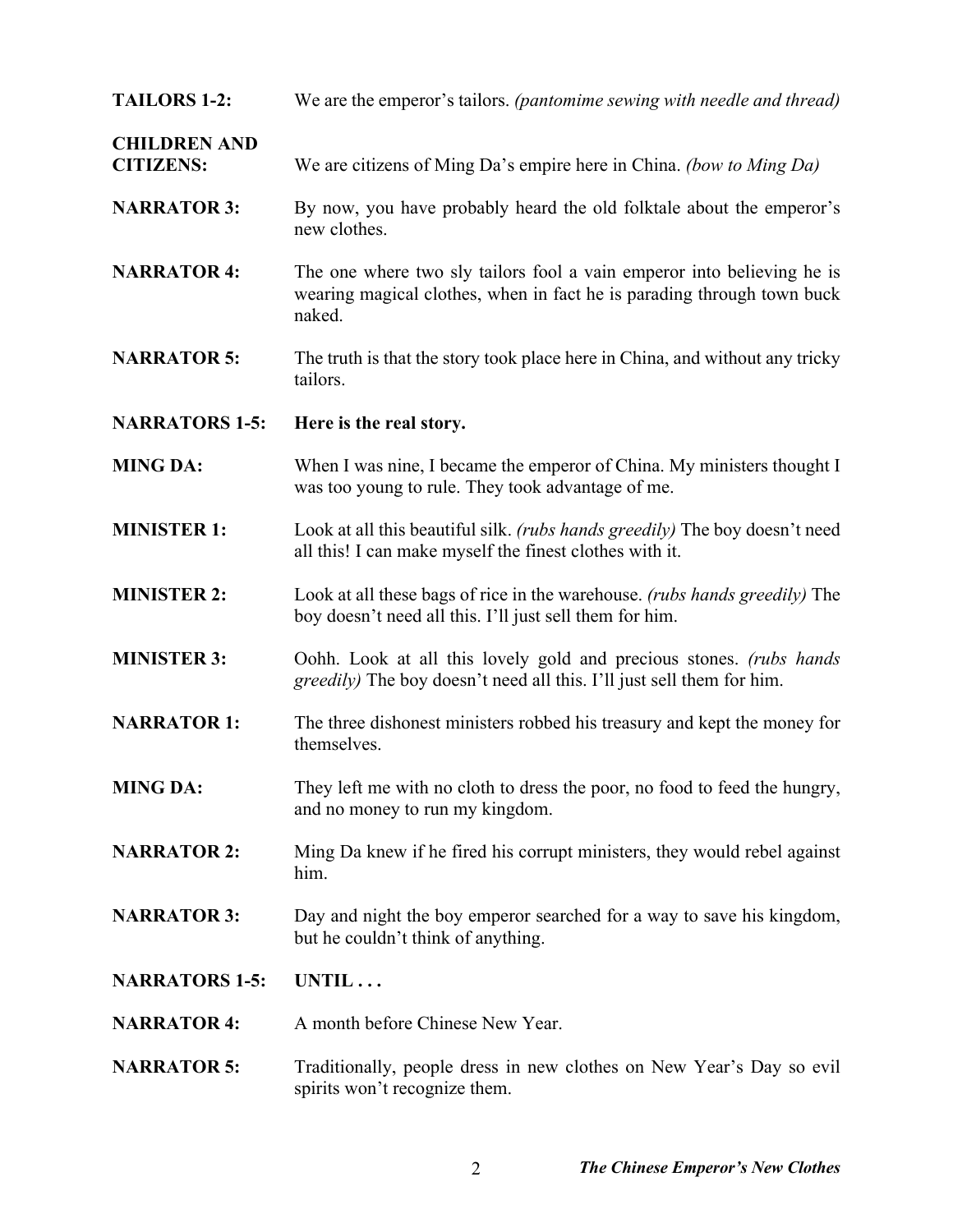**MING DA:** I was gazing out my window at children begging on the streets. **CHILD 1:** Please, kind sir, we are so hungry. **MINISTER 1:** Get away from us, you little urchins. **CHILD 2:** Could you give us some food for our bowls. **MINISTER 2:** Certainly not. It is not our job to feed you. **CHILD 1:** But we are so very hungry. **MINISTER 3:** Move on, move on, I say! **NARRATOR 1:** Just then, the emperor's loyal tailors arrived with cloth designs for his new clothes. **OLD TAILOR:** Look at the new embroidered cloth we have brought you. You will look magnificent in the New Year's parade! **YOUNG TAILOR:** See the dragon above the fluffy clouds. Notice the crow, monkey, and rat fleeing from him. Do you like it? **NARRATOR 2:** Ming Da stared at the scene on the beautiful cloth. It gave him an idea. **MING DA:** My ministers are stealing from me. Will you help me outwit them? **TAILORS:** Of course! **NARRATOR 3:** Ming Da told them his plan. **NARRATOR 4:** The next day, Ming Da summoned his three ministers. **MING DA:** I want to show you the magical new clothes these fine tailors made for me for the New Year's parade. **MINISTER 1:** Magical? **YOUNG TAILOR:** Yes! Honest people will see their true splendor, while the dishonest will see only burlap sacks. **MINISTER 2:** Really? **MINISTER 3:** Please show us. **OLD TAILOR:** Certainly.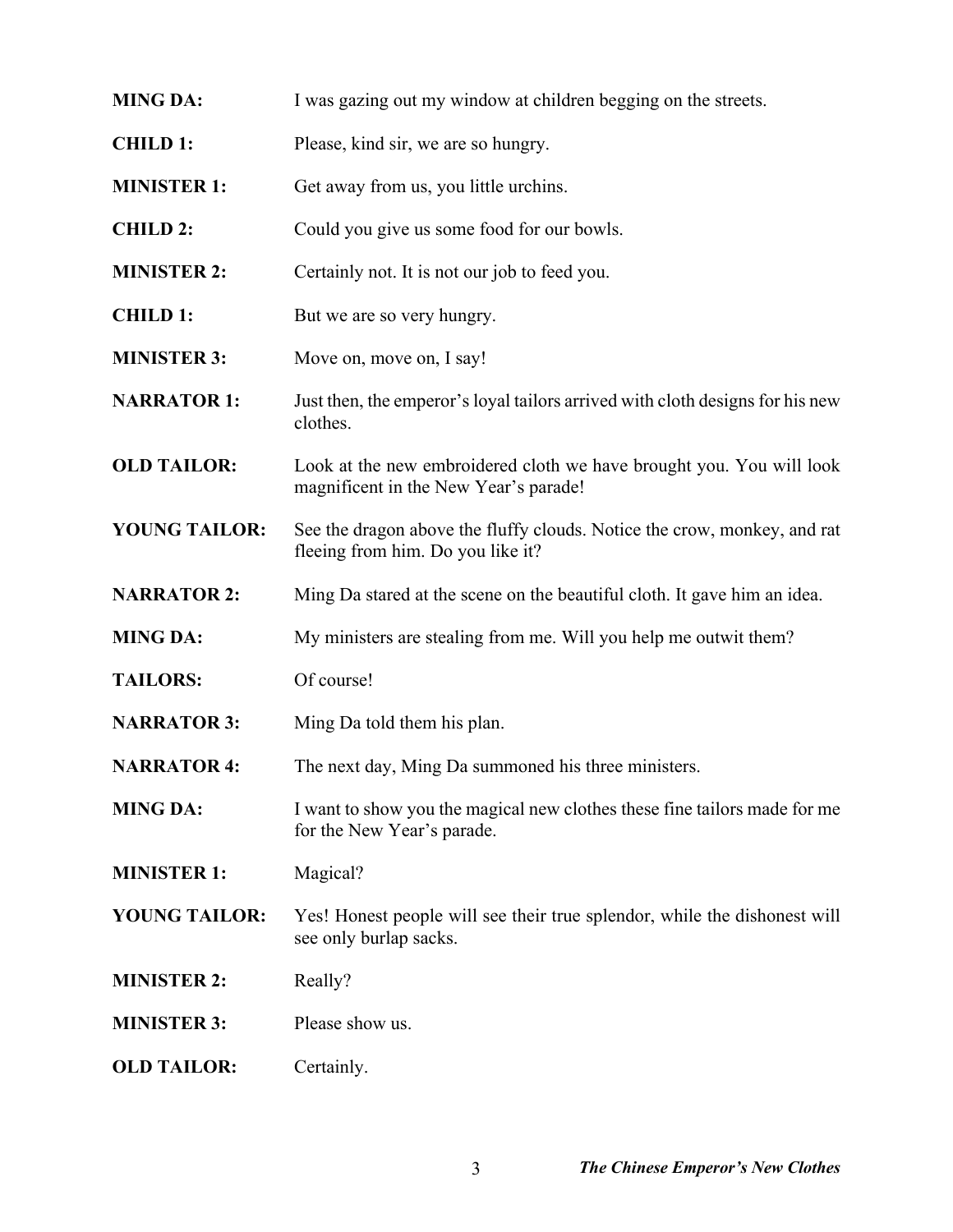- **NARRATOR 5:** Ming Da hopped off his throne and stepped behind a screen.
- **NARRATOR 1:** The tailors helped him put on an old rice sack painted with ink and vegetable juices.
- **NARRATOR 2:** When Ming Da stepped out from behind the screen wearing what looked like an old burlap rice sack, the ministers stared at the boy emperor, their mouths agape.
- **MING DA:** Most excellent, don't you think? *(holds out arms)* Feel these sleeves!
- **NARRATOR 3:** The trade minister broke into a cold sweat. He stroked the rough sack.
- **MINISTER 3:** *(strokes Ming Da's sleeve)* Um, it's softer than the softest silk.
- **MINISTER 2:** Th-th-the dr-dragon's eyes are so alive!
- **YOUNG TAILOR:** We used the finest black pearls from the South China Sea.
- **NARRATOR 4:** The ministers exclaimed their approval, each louder than the last.
- **MINISTER 1:** Unbelievable!
- **MINISTER 2:** Astonishing!
- **MINISTER 3:** Magnificent!

!

- **MING DA:** These fine tailors are at your service. Who wants magical new clothes?
- **MINISTER 1:** *(raises hand)* I do!
- **MINISTER 2:** *(raises hand)* So do I!
- **MINISTER 3:** *(raises hand)* I do, too
- **MING DA:** Excellent! Tailors, get to work!
- **OLD TAILOR:** We shall begin at once!
- **NARRATOR 5:** So the tailors set up cutting tables, coffers, and trunks behind a large screen.
- **NARRATOR 1:** They "worked" day and night!
- **NARRATOR 2:** The news about the magical clothes spread like fire in a dry field.
- **CITIZEN 1:** Did you hear about our new emperor's new clothes?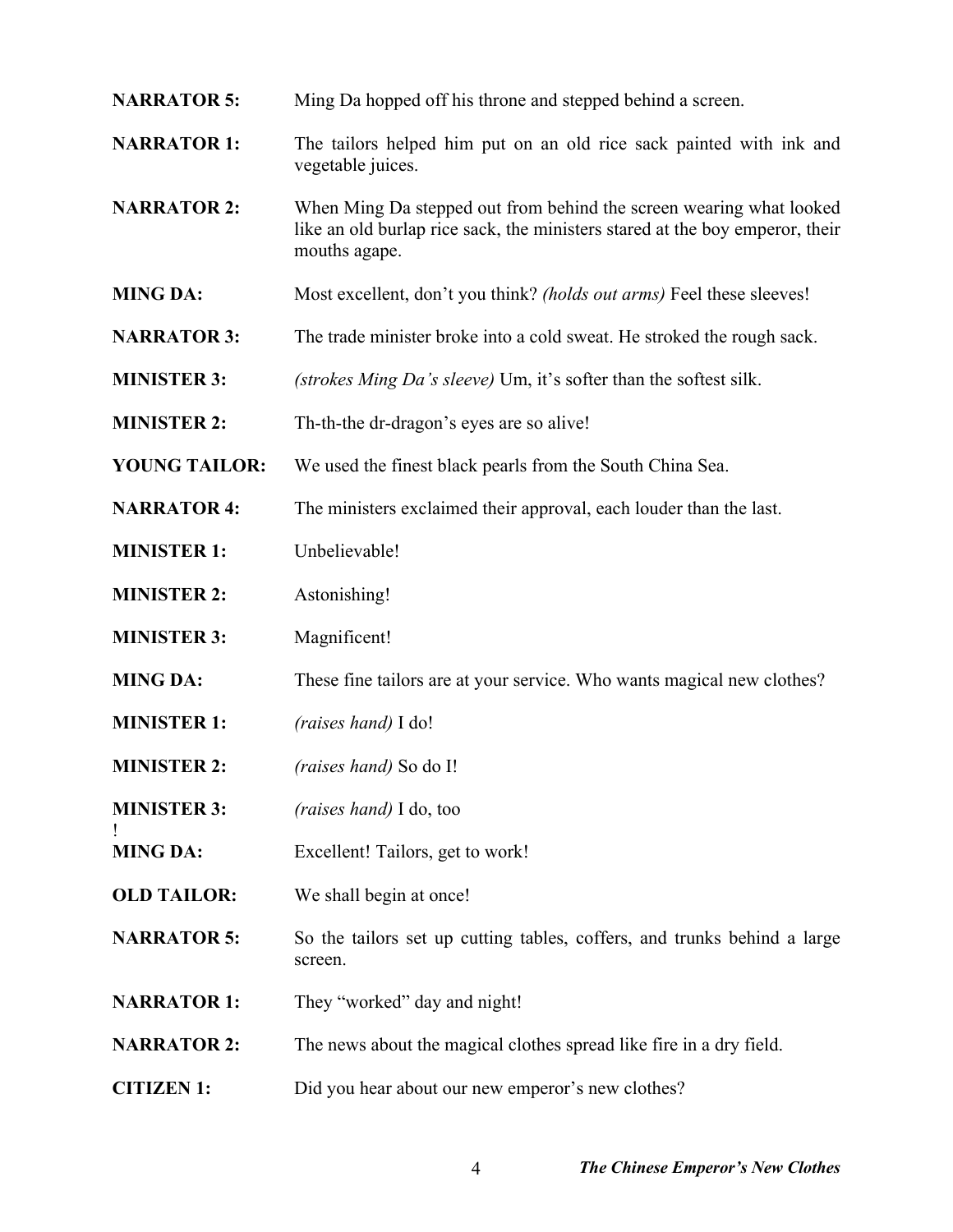| <b>CITIZEN 2:</b>    | Indeed, I did. His tailors say the robes they are making for the boy emperor<br>and his ministers are not just lavish and beautiful—they are supposed to<br>be magical as well. |
|----------------------|---------------------------------------------------------------------------------------------------------------------------------------------------------------------------------|
| <b>CITIZEN 3:</b>    | They say that only honest people will see the clothing's true splendor.                                                                                                         |
| <b>CITIZEN 1:</b>    | And if you are dishonest, you will see only burlap sacks.                                                                                                                       |
| <b>CITIZEN 2:</b>    | I'm an honest person. I'm sure I'll see the true splendor of the robes.                                                                                                         |
| <b>CITIZEN 3:</b>    | I can't wait to see the four of them at the New Year's Day parade!                                                                                                              |
| <b>NARRATOR 3:</b>   | Soon came the fitting for the ministers.                                                                                                                                        |
| <b>NARRATOR 4:</b>   | Ming Da skipped his daily visit to the orphanage and hid behind a screen<br>to watch.                                                                                           |
| <b>NARRATOR 5:</b>   | The Trade Minister arrived first. The young tailor held up a rice sack.                                                                                                         |
| <b>YOUNG TAILOR:</b> | See how the rubies and pearls in the crow's eyes and beak sparkle in the<br>light?                                                                                              |
| <b>MINISTER 3:</b>   | (glares at tailors) Why is there only one crow?                                                                                                                                 |
| <b>OLD TAILOR:</b>   | We ran out of jewels.                                                                                                                                                           |
| <b>MINISTER 3:</b>   | I will supply all the jewels you need. Just make mine more splendid than<br>the others!                                                                                         |
| <b>NARRATOR 1:</b>   | He stormed out without even trying on his new clothes.                                                                                                                          |
| <b>NARRATOR 2:</b>   | When the War Minister entered, the young tailor held up a rice sack.                                                                                                            |
| <b>YOUNG TAILOR:</b> | Don't you love the extravagant details of the clever monkey?                                                                                                                    |
| <b>NARRATOR 3:</b>   | The minister squinted his eyes at the drawing of a sly monkey stealing<br>gold.                                                                                                 |
| <b>MINISTER 2:</b>   | It is unbelievable! Let me try it on!                                                                                                                                           |
| <b>NARRATOR 4:</b>   | The tailors helped him into his robe and tightly wrapped a straw rope<br>around his chubby waist.                                                                               |
| <b>OLD TAILOR:</b>   | How does it fit?                                                                                                                                                                |
| <b>MINISTER 2:</b>   | (gasps for air and waves his arms about) Can you make it bigger?                                                                                                                |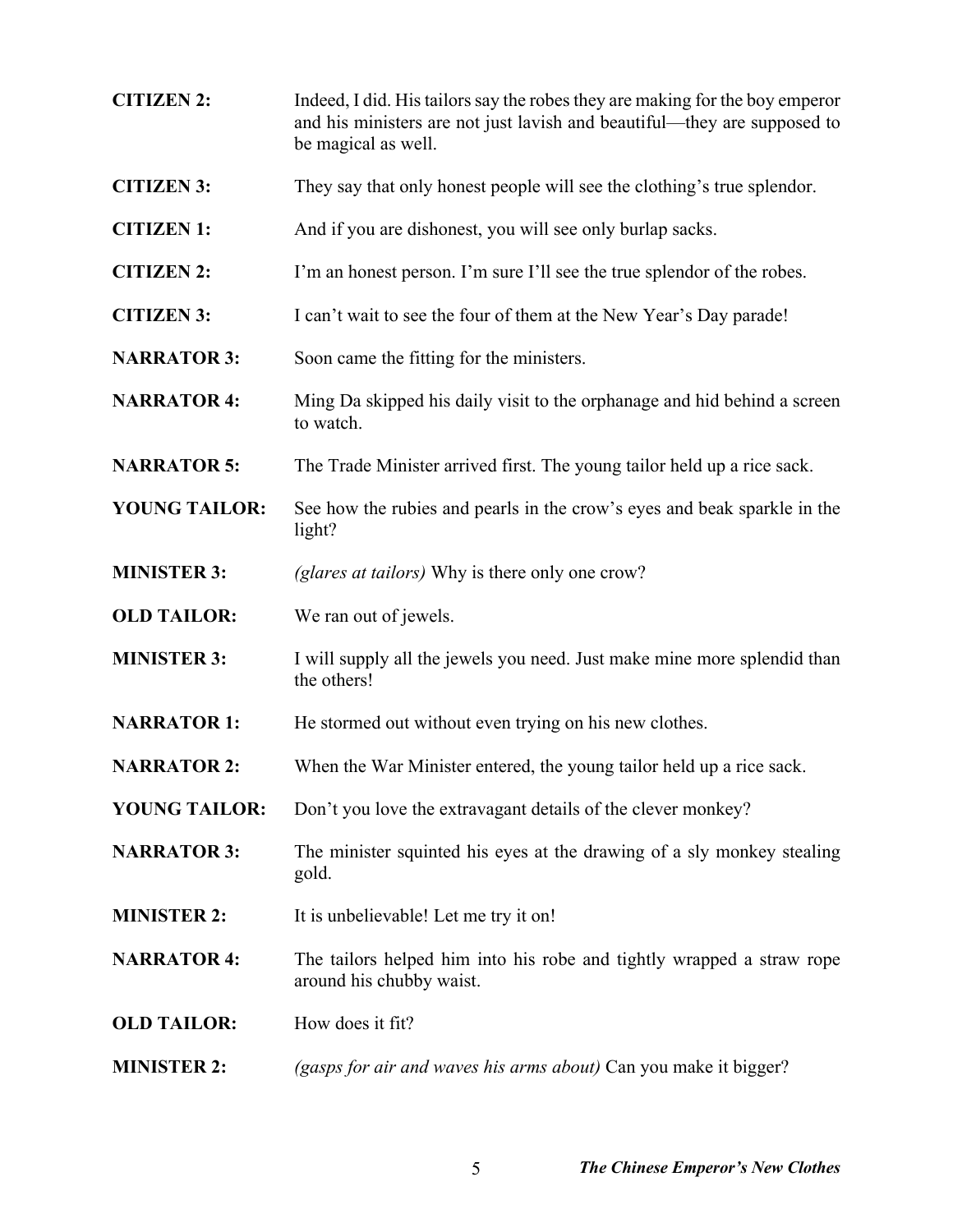- **YOUNG TAILOR:** Yes, but we ran out of silk.
- **MINISTER 2:** I will pay with the purest gold. Just make mine more splendid than the others!
- **NARRATOR 5:** When the Agricultural Minister entered, the old tailor was busy trimming the bottom of a rice sack with scissors.
- **NARRATOR 1:** The minister looked at it from all angles. Beads of sweat rolled down his face.
- **OLD TAILOR:** *(holds up the rice sack)* See how the rat's shiny eyes look alive?
- **MINISTER 1:** Yes, it's astonishing!
- **NARRATOR 2:** The minister stared at the drawing of a long-whiskered rat stealing rice.
- **NARRATOR 3:** The tailors helped him into his robe.
- **YOUNG TAILOR:** How does it fit?
- **NARRATOR 4:** The minister looked down at his bare legs and rubbed his knobby knees.
- **MINISTER 1:** Can you make it longer?
- **OLD TAILOR:** We ran out of silk.
- **MINISTER 1:** I will pay you with the best rice that you can trade. Just make mine more splendid than the others!
- **NARRATOR 5:** In the days that followed, the ministers delivered baskets of precious gems, gold, and rice to the tailors who passed them along to the boy emperor.
- **MING DA:** With the jewels and the gold, I was able to buy cloth to dress the poor.
- **CITIZEN 1:** Thank you, kind sir.
- **CITIZEN 1:** And such nice fabric.
- **CITIZEN 3:** Now we will have new clothes for the New Year's parade!
- **MING DA:** With the rice, I was able to feed the hungry children.
- **CHILDREN 1-3: Food!**
- **CHILD 1:** Thank you, kind Emperor.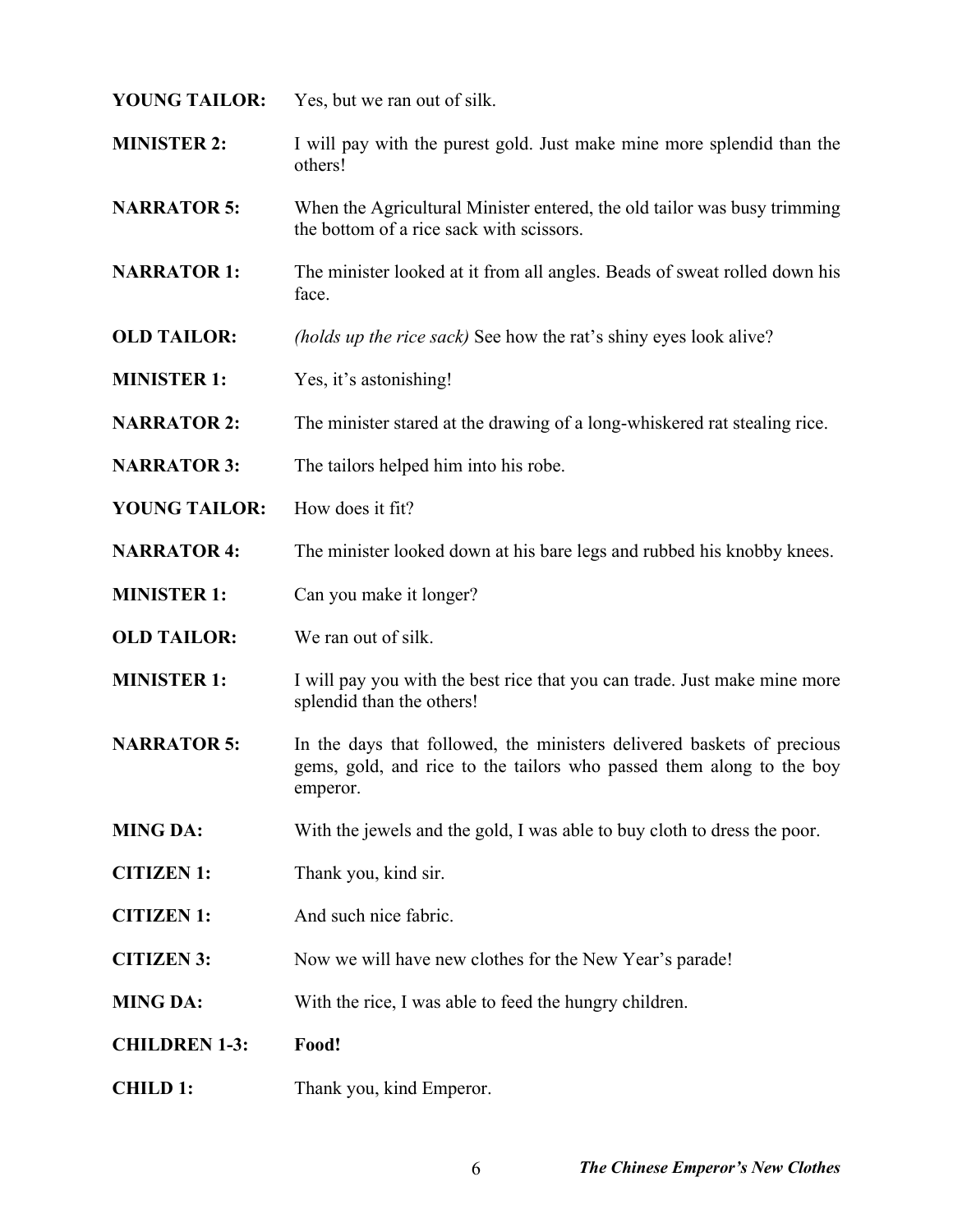| <b>CHILD 2:</b>                         | We were so very hungry.                                                                                                                    |
|-----------------------------------------|--------------------------------------------------------------------------------------------------------------------------------------------|
| <b>CHILD 3:</b>                         | We will not forget this.                                                                                                                   |
| <b>NARRATOR 1:</b>                      | Soon came the morning of the New Year's Parade.                                                                                            |
| <b>NARRATOR 2:</b>                      | When Ming Da entered the hall in his new clothes, he found his ministers<br>examining each other's outfits and loudly praising each other. |
| <b>MINISTER 3:</b>                      | Unbelievable!                                                                                                                              |
| <b>MINISTER 2:</b>                      | Astonishing!                                                                                                                               |
| <b>MINISTER 1:</b>                      | Magnificent!                                                                                                                               |
| <b>MING DA:</b>                         | You all look splendid! Let the parade begin!                                                                                               |
| <b>NARRATOR 3:</b>                      | Lion dancers led the way.                                                                                                                  |
| <b>NARRATOR 4:</b>                      | Firecrackers popped and exploded, martial artists punched and kicked,<br>and acrobats jumped and tumbled.                                  |
| <b>NARRATOR 5:</b>                      | At last the three ministers came marching behind Ming Da, proudly<br>showing off their new robes to the crowd.                             |
| <b>CITIZEN 1:</b>                       | <i>(looking confused)</i> Oh, those robes are, um, spectacular.                                                                            |
| <b>CITIZEN 2:</b>                       | So true. And such beautiful fabric!                                                                                                        |
| <b>CITIZEN 3:</b>                       | Not to mention the lovely design!                                                                                                          |
| <b>CHILD 1:</b>                         | Can you not see? They're wearing rice sacks!                                                                                               |
| <b>NARRATOR 1:</b>                      | All the children roared with laughter.                                                                                                     |
| <b>NARRATOR 2:</b>                      | They sang and pointed.                                                                                                                     |
| <b>CHILDREN:</b>                        | Itchy sacks! Itchy sacks!                                                                                                                  |
| <b>NARRATOR 3:</b>                      | The rest of the crowd joined in                                                                                                            |
| <b>CHILDREN AND</b><br><b>CITIZENS:</b> | Ha ha ha! Itchy sacks! Itchy sacks!                                                                                                        |
| <b>MING DA:</b>                         | (smiles and waves)                                                                                                                         |
| <b>MINISTER 2:</b>                      | <i>(to Ministers 1 &amp; 3)</i> You two <i>are</i> wearing rice sacks!                                                                     |